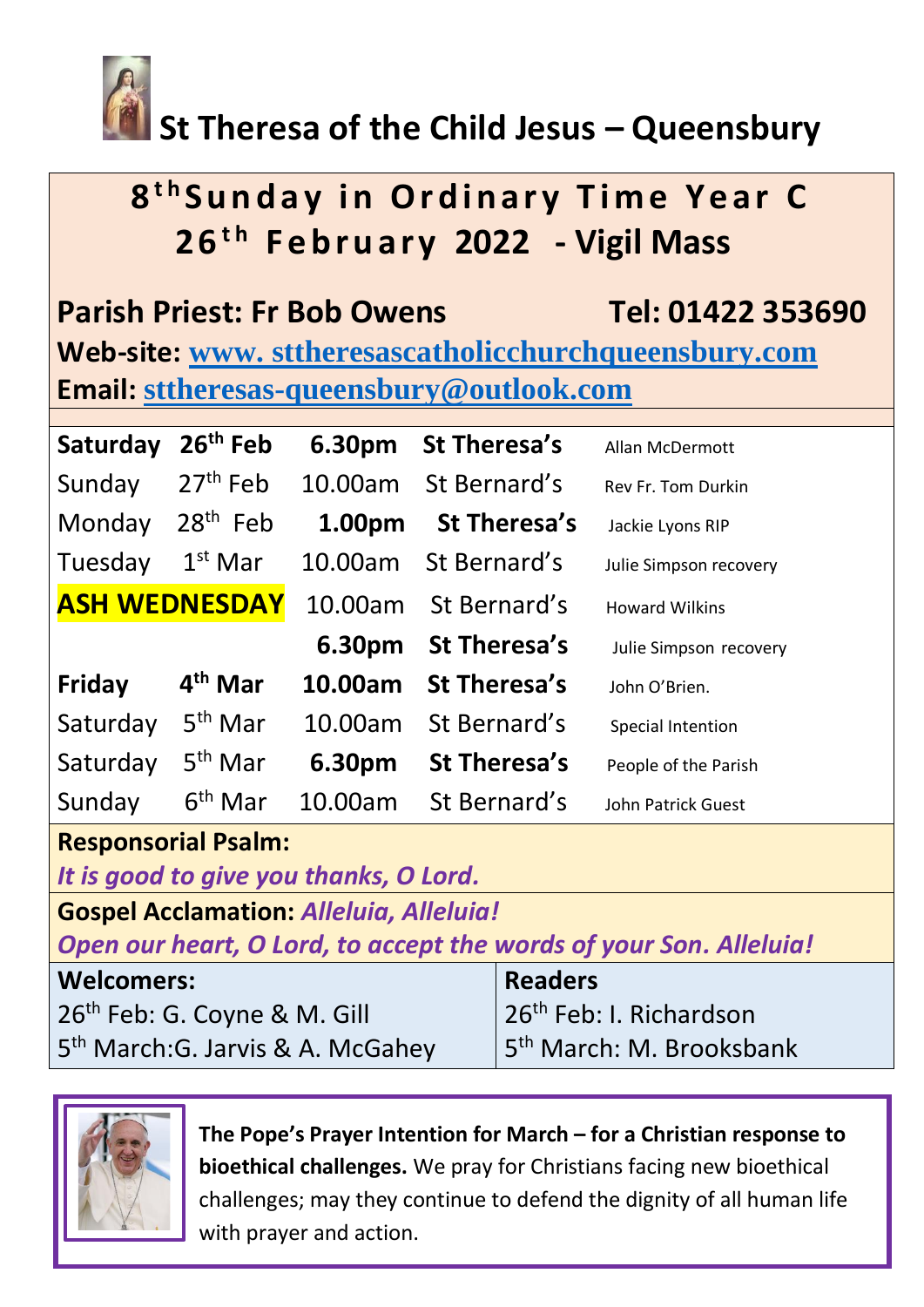**Please keep in mind all those who are in need in our prayers for whatever reason especially - St Theresa's** - Inge Parkinson, the Hales family, Anne-Marie, Noah Brown and family, Sophie Middlemiss, Frank & Betty Mackrill, Cath & David Hodgson and many special intentions.

**St Bernard's** – Barbara McDonald, Jean Barraclough, Francis Marshall and Dave Sutcliffe.

**Those who have died recently**: Jackie Lyons R. I. P.

**Those whose anniversaries occur about this time**: Michael Duckworth and Allan McDermott

## **ST. THERESA'S PARISH EVENTS**

#### **HALL ACTIVITIES: wb 28th February**



**FATIMA MASS** – Monday 1pm followed by tea & biscuits.



 $2.30 - 3.30$ pm



**St Theresa's Playgroup** – meets in the hall every Tuesday and Thursday in term time from 9.15am to 11.15am. Children aged 0 to preschool. £2 per

child.

 $\overline{a}$ 



**There will be tea/ coffee in the Church Hall after evening Mass.** 

**Offertory Collection** 19<sup>th</sup> February: £90

This was very good taking into account the weather and so few in the congregation. **Thank you**.

**Craft Group** - Tuesday at 1.30pm 1<sup>st</sup> & 8<sup>th</sup> March – water colours 15<sup>th</sup>, 22<sup>nd</sup>, 29<sup>th</sup> March and 5<sup>th</sup> April will be Easter rabbits or cats. Contact Cath Cooper for further information 01274 882988



**Prayer Group/Scripture Reading on Thursday at 7.30pm in the presbytery.** 





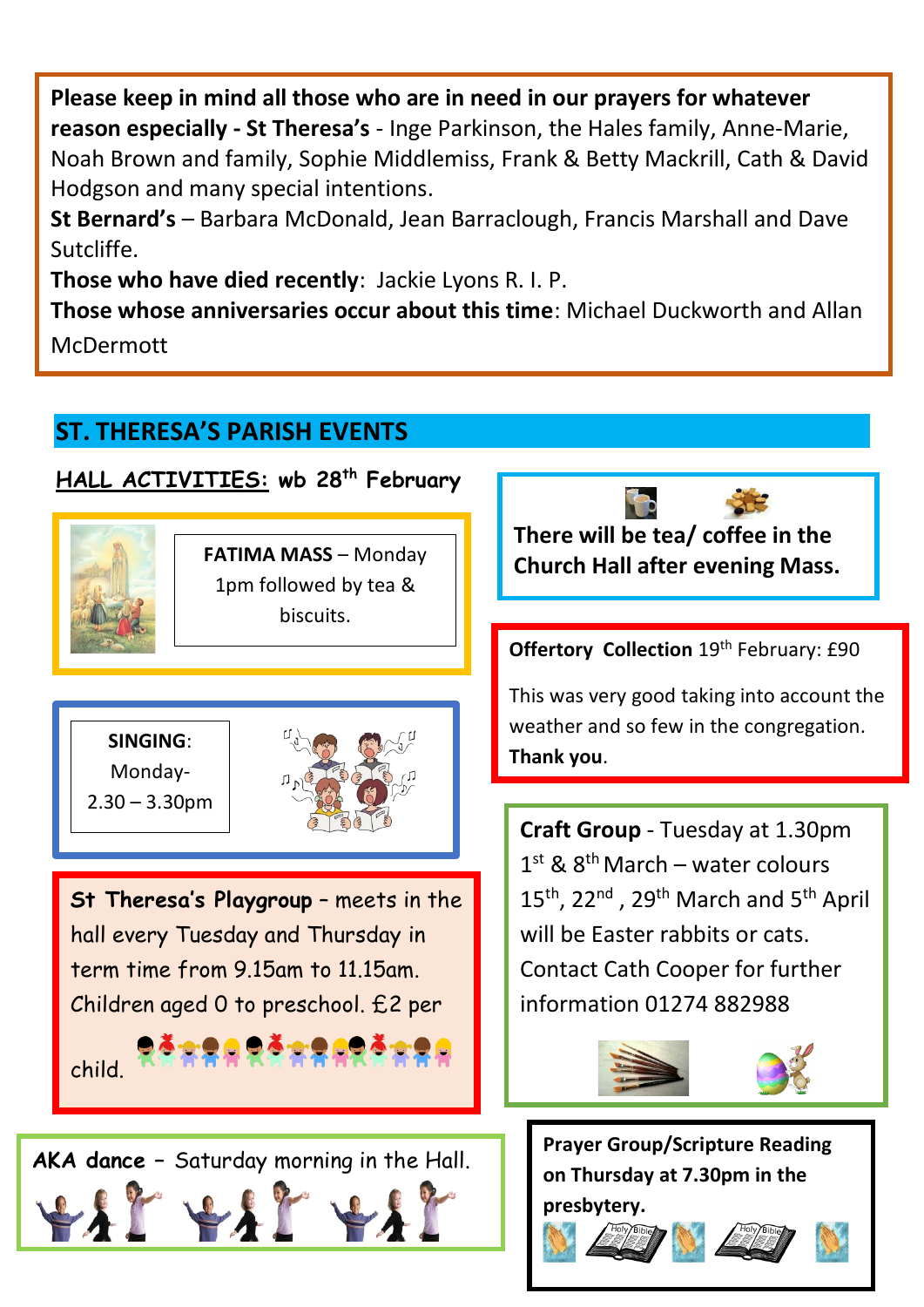

**LENTEN LUNCHES** *- Ash Wednesday is 2nd March and soup and a roll will be provided on the Saturdays in Lent from midday. The dates are March 5th, 12th, 19th and 26th and April 9th. Do you enjoy soup and a roll? Then come along to the Church hall on the Saturdays in Lent and help make our soup lunches a success. Not only will you have great soup but also convivial company too.* 

 *FIRST LENTEN LUNCH NEXT SATURDAY 5 th MARCH.* 









*Is your mouth watering at the thought???? Come and join us on 5th March.*

#### **ST BERNARD'S PARISH**

Coffee after 10am Mass Parish Quiz returns Saturday 19<sup>th</sup> November.

### **ST. JOSEPH'S SCHOOL**

School re-opens on Monday 28<sup>th</sup> February.

### *DEANERY EVENTS: [www.halifax-deanery.org.uk](http://www.halifax-deanery.org.uk/)*

SVP has a group at St Mary's – contact 07512011440

Deacon Rev. Sean Elliott was ordained in Leeds Cathedral at 11am this Saturday 26<sup>th</sup> February. This was followed by a reception in the Cathedral (Wheeler) Hall. Sean will celebrate his first Mass at St Malachy's at 7pm on Tuesday  $1<sup>st</sup>$  March followed by a reception in St Columba's hall. Please keep him in your prayers.

Congratulations also to Paul Coates from St Mary's, who was admitted as a candidate for Holy Orders as a Permanent Deacon by Bishop Marcus during Mass on Tuesday evening 22<sup>nd</sup> February. Please keep him in your prayers.

**Deanery Reconciliation**: St Bernard's Church on Saturday 2nd April at 2pm

**First Holy Communion** in own parishes

**Marriage Preparation Course:** Sundays 13<sup>th</sup>, 20<sup>th</sup> and 27<sup>th</sup> March at 12.15pm in St Mary's Presbytery, Halifax.

If you wish to take part please contact Deacon John 07774857016. **International Women's Day** – Pellon Ladies Lunch – at St Columba's Church on Friday 4th March 2022 from 1-3pm

**6 th March 1.30pm Family Mass** at St Patrick's, Elland.